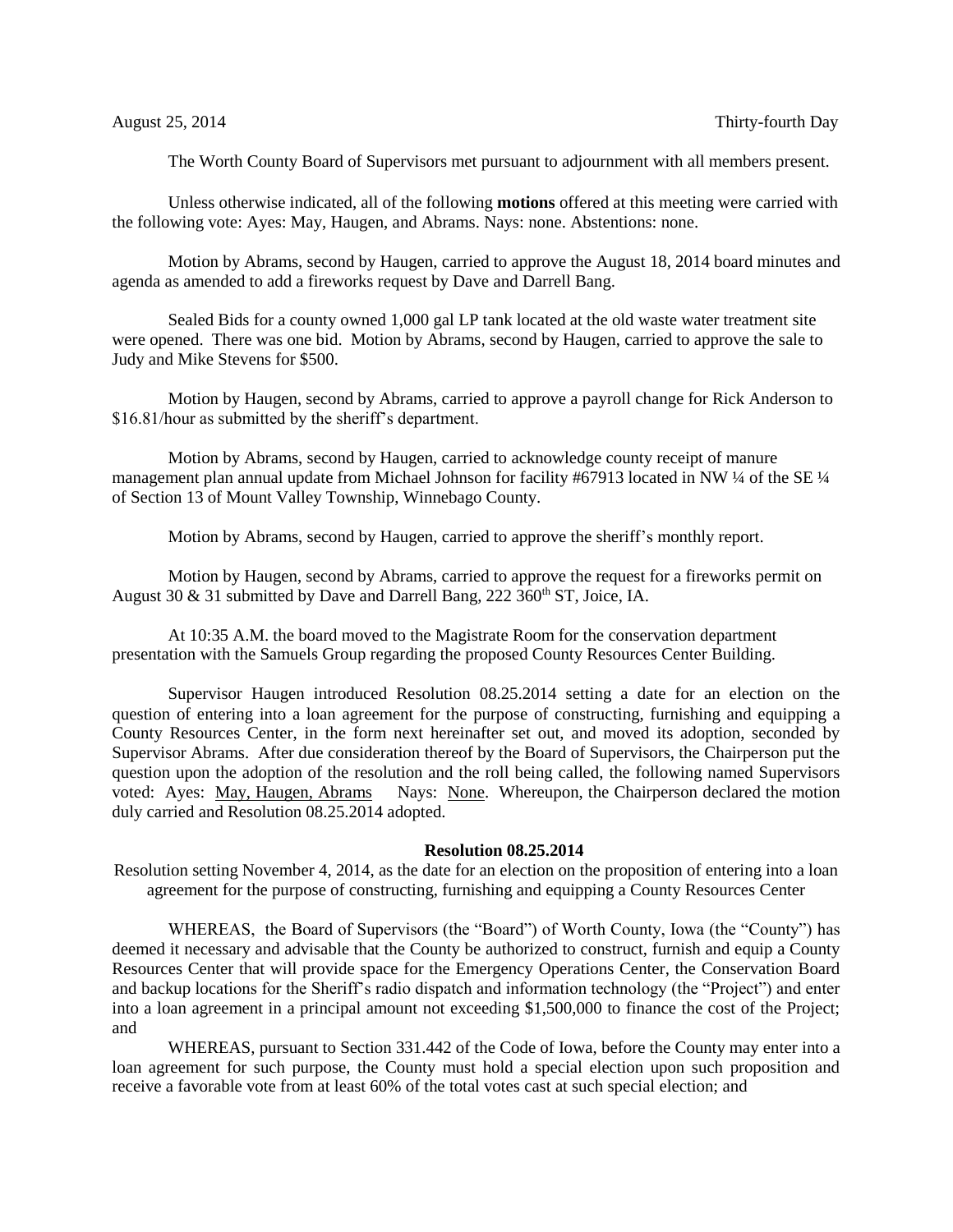WHEREAS, in accordance with Section 331.442 of the Code of Iowa, as part of the Board's action to set a date for an election on such proposition, the Board must publish notice of such proposition, including a statement of the amount and purpose of the loan agreement, and a statement of the estimated cost of the Project, which notice must be published, as provided in Section 331.305 of the Code of Iowa, with the minutes of the meeting at which the Board adopts a resolution setting the date for an election on the question of entering into a loan agreement;

NOW, THEREFORE, IT IS RESOLVED by the Board of Supervisors of Worth County, Iowa, as follows:

Section 1. The Board of Supervisors intends to construct, furnish and equip a County Resources Center that will provide space for the Emergency Operations Center, the Conservation Board and backup locations for the Sheriff's radio dispatch and information technology, at an estimated cost not to exceed \$1,500,000. In accordance with Section 331.442 of the Code of Iowa, this cost figure is an estimate and is not intended to be binding on the Board in later proceedings related to the Project.

Section 2. A special county election is hereby called and ordered to be held in and for the County, in conjunction with the general election, on November 4, 2014, at which there will be submitted to the voters of the County the following proposition:

"Shall the County of Worth, State of Iowa, enter into a loan agreement in an amount not exceeding the amount of \$1,500,000, for the purpose of constructing, furnishing and equipping a County Resources Center that will provide space for the Emergency Operations Center, the Conservation Board and backup locations for the Sheriff's radio dispatch and information technology?

Section 3. All of the foregoing matters are adopted and resolved by this Board, and the County Auditor is hereby authorized and directed to issue a proclamation and notice of the proposition and of the time and place of the election and to take all other actions necessary pursuant to state law to conduct the election. In addition, in accordance with Sections 331.305 and 331.442 of the Code of Iowa, the County Auditor is hereby authorized and directed to publish the minutes of the Board meeting at which this Resolution is adopted, including the full text of this Resolution, and to publish along with those minutes the Board's Notice of Special Election that is attached to this Resolution.

Section 4. All resolutions or parts of resolutions in conflict herewith are hereby repealed, to the extent of such conflict.

Passed and approved August 25, 2014. Dennis May, Chairperson, Board of Supervisors, Attest: Jacki A. Backhaus, County Auditor

The following claims were approved:

| Advanced Drainage Sys Inc          | Supplies-Eng | 171.57     |
|------------------------------------|--------------|------------|
| Ag Power Enterprises Inc           | Service-Eng  | 987.39     |
| Agvantage Fs Inc                   | Fuel-Eng     | 10,963.18  |
| <b>Alliant Energy</b>              | Service-Shf  | 2,891.12   |
| <b>Aramark</b>                     | Service-Gsr  | 151.00     |
| <b>Austin Office Products</b>      | Supplies-Shf | 44.74      |
| B & J Water Conditioning Inc       | Service-Gsr  | 12.00      |
| Beenken, Richard                   | Service-Eng  | 550.00     |
| <b>Bmc Aggregates Lc</b>           | Rock-Eng     | 157,521.30 |
| <b>Brush Point Cemetery Assn</b>   | Exp-Vaf      | 180.00     |
| Capranos, Thomas                   | Rent-Vaf     | 250.00     |
| <b>Cdw Government Inc</b>          | Equip-Dap    | 2,632.57   |
| <b>Cemstone Concrete Materials</b> | Supplies-Eng | 199.60     |
|                                    |              |            |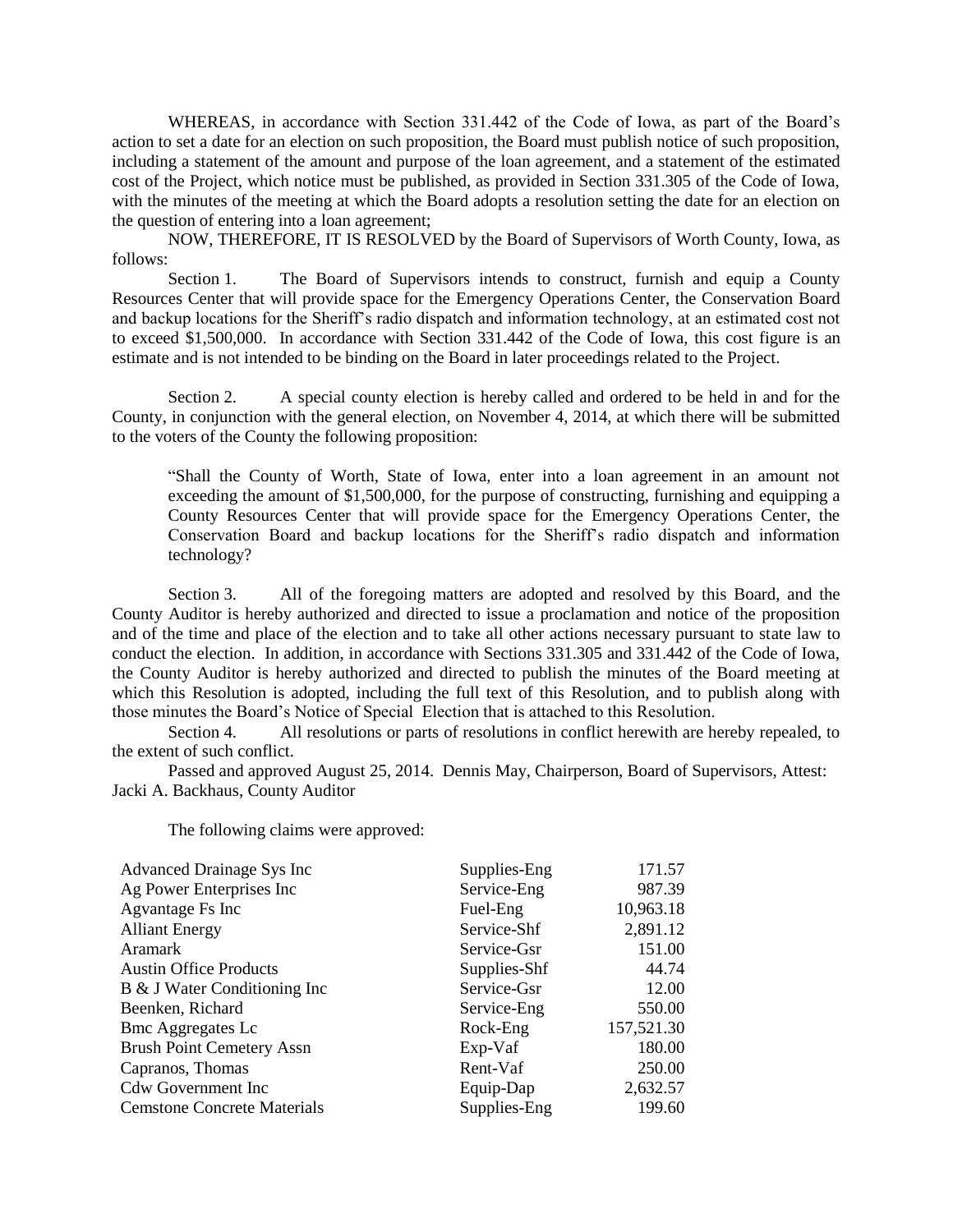| Centurylink                         | Service-Eng            | 1,461.62  |
|-------------------------------------|------------------------|-----------|
| City Of Fertile                     | Service-Eng            | 61.57     |
| <b>City Of Kensett</b>              | Service-Soc            | 160.01    |
| Cnh Capital                         | Parts-Con              | 733.23    |
| Culligan                            | Service-Shf            | 36.85     |
| Des Moines Stamp Mfg Co             | Supplies-Shf           | 26.70     |
| Elliott, Pamela                     | Service-Gsr            | 209.78    |
| <b>Fallgatter's Market</b>          | Supplies-Shf           | 956.55    |
| <b>Fastenal Company</b>             | Supplies-Eng           | 89.33     |
| Fleetpride                          | Parts-Eng              | 157.47    |
| Fredrickson, Kenneth                | Service-Wec            | 538.93    |
| Greve Law Office                    | Rent-Aty               | 350.00    |
| Grp & Associates Inc                | Service-Phd            | 45.00     |
| <b>Heartland Power Coop</b>         | Service-Eng            | 199.12    |
| Heiken, David                       | Parts-Eng              | 175.56    |
| Hogan-Hansen Cpa's                  | Service-Ndp            | 6,000.00  |
| <b>Hotsy Equipment</b>              | Parts-Eng              | 98.64     |
| Huber Supply Co Inc                 | Service-Eng            | 290.30    |
| Ia Division Of Labor Service        | Service-Gsr            | 80.00     |
| Ia Law Enforcement Academy          | Edu-Shf                | 15.00     |
| Ia Secretary Of State               | Fees-Shf               | 25.00     |
| Ia State Sheriffs & Deputies        | Edu-Shf                | 125.00    |
| <b>Iaccb Conference</b>             | Edu-Con                | 1,125.00  |
| <b>Interstate Motor Trucks Inc</b>  | Parts-Eng              | 4,831.62  |
| Isac                                | Fy15dues-Sup           | 275.00    |
| Isac Group Health                   | <b>Health Ins Prem</b> | 58,197.00 |
| Joe's Collision & Performance       | Service-Shf            | 30.56     |
| Johnson, Harold H                   | Rent-Phd               | 1,000.00  |
| Knudtson, Kirby                     | Service-Shf            | 805.37    |
| <b>Lawson Products Inc</b>          | Supplies-Eng           | 363.52    |
| <b>Manly Junction Signal</b>        | Service-Shf            | 812.01    |
| Marco Inc                           | Service-Shf            | 5,865.38  |
| Martin Marietta Materials Inc       | Rock-Eng               | 3,740.26  |
| Mediacom                            | Service-Phd            | 44.84     |
| <b>Medical Arts Press</b>           | Supplies-Phd           | 64.33     |
| Medline Industries Inc.             | Supplies-Phd           | 317.74    |
| Mercy Medical Center-North Ia       | Service-Phd            | 174.48    |
| <b>Next Generation Technologies</b> | Service-Mha            | 525.00    |
| Niacog                              | Service-Tra            | 1,245.35  |
| North Iowa Ready Mix Inc            | Supplies-Eng           | 3,328.80  |
| Northwood Anchor Inc                | Service-E911           | 1,241.53  |
| Northwood Electric Inc              | Service-Gsr            | 1,221.04  |
| Northwood Lumber                    | Supplies-Eng           | 64.30     |
| Northwood True Value                | Supplies-Trs           | 183.53    |
| Optum                               | Supplies-Phd           | 12.95     |
| Paetec                              | Service-Eng            | 16.90     |
| Peopleservice Inc                   | Service-San            | 14,313.00 |
| Pinnacle Quality Insight            | Service-Phd            | 150.00    |
| Plunkett's Pest Control Inc         | Service-Shf            | 100.00    |
| Pritchard's Of Northwood Inc        | Parts-Eng              | 70.72     |
|                                     |                        |           |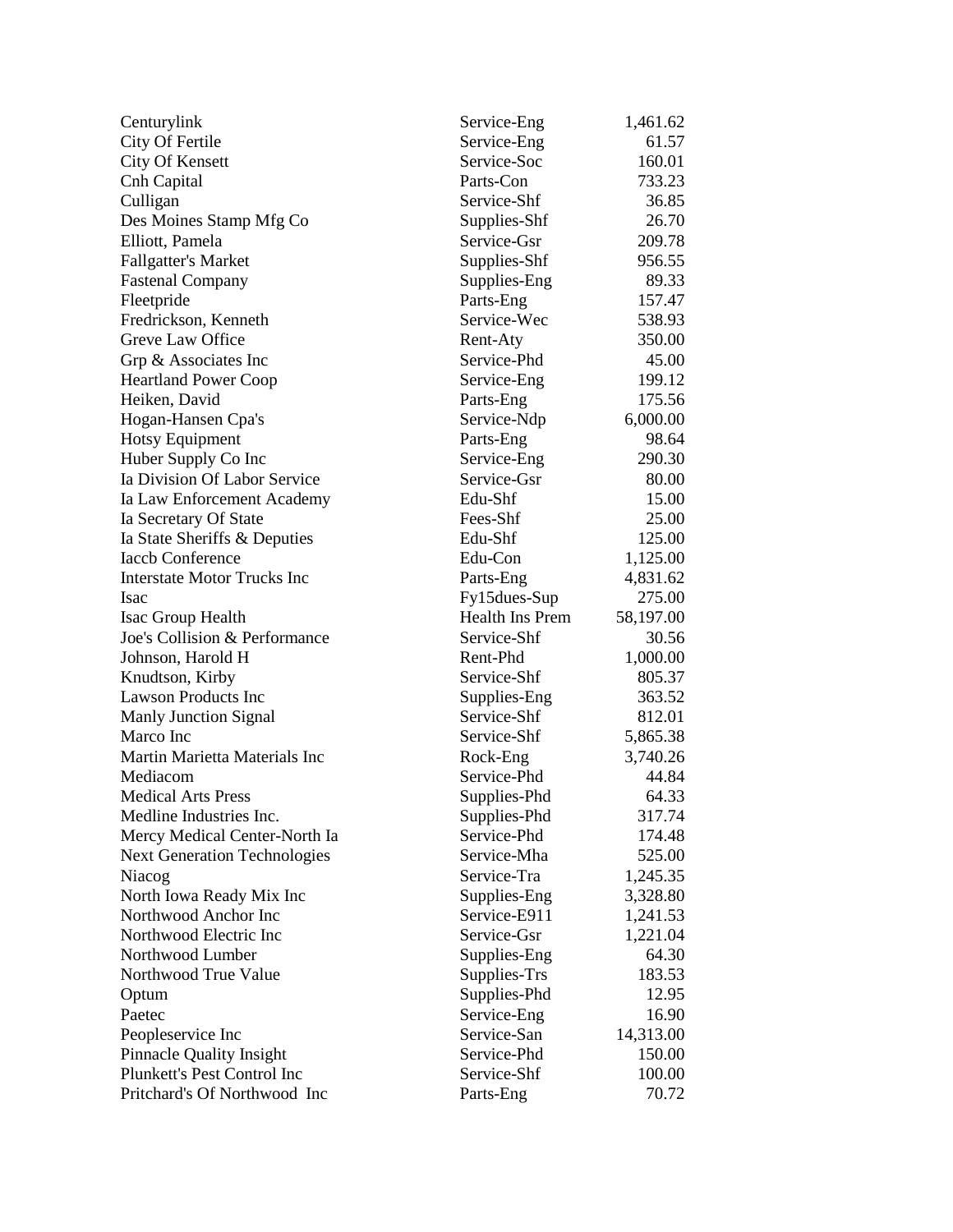| Reinhart Food Service Llc        | Supplies-Shf           | 497.72     |
|----------------------------------|------------------------|------------|
| <b>Staples Credit Plan</b>       | Supplies-Phd           | 144.37     |
| <b>State Hygienic Laboratory</b> | Service-Con            | 165.00     |
| Thofson, Christopher Steven      | Service-Gsr            | 1,300.00   |
| Ver Helst Snyder Drug            | Supplies-Phd           | 497.71     |
| Verizon Wireless                 | Service-Aty            | 463.92     |
| Viafield                         | Supplies-Eng           | 3,928.95   |
| Viking Welding                   | Supplies-Eng           | 5.92       |
| Visa                             | $Exp-Shf$              | 1,597.57   |
| Waste Management                 | Service-Sdp            | 2,524.39   |
| Worth County                     | <b>Health Ins Prem</b> | 1,368.00   |
|                                  | <b>GRAND TOTAL</b>     | 301,003.91 |

## Additional Claims – Kurtis Mills – Service-EMA - \$61.47 Iowa Workforce Development – Unempl-Ins - \$10,061.88

Motion by Abrams, second by Haugen, carried to recess the regular meeting at 11:30 A.M. for the Public Hearing for DD-23 Annexation and continued hearing for repairs and/or improvements at 1:30 P.M.

Motion by Abrams, second by Haugen, carried to open the Public Hearing for DD-23 Annexation and continued hearing on repairs and/or improvements at 1:35 P.M.

Annexation: Jim Hudson, drainage attorney explained the drainage law regarding annexation and answered questions.

Jon Rosengren, Bolton & Menk, Inc., engineer, gave his report on the proposed annexation

Objections by the following were heard and discussed: KSP, LLC; Richard Lindflott, Dean Lindflott and Shirley Lindflott.

Motion by Abrams, second by Haugen, carried to adopt the Annexation Report as presented.

Repairs Continuation: Jim Hudson, drainage attorney, explained the process in drainage law pertaining to repairs and/or improvements.

Jon further discussed his report on the proposed repairs and answered any questions from the public. A discussion was also held regarding some bedrock that was not dug down to original specs at time of construction due to the lack of resources at the time to dig through the bedrock. The engineer's report did not include an estimate to dig down to original specs. Jon's recommendation was to wait until construction to decide if the bedrock in question can be taken out easily. If yes, a change order will need to be approved by the board.

Public Comment was heard.

Objections by the following were heard and discussed: Curtis and Suzanne Evans; Maryon E. Holtan; Douglas C. Rovang and Richard M. Rovang, Trustees for the Ruth F. Rovang Trust; Maria E. Hansen; Dean R. Lindflott; Shirley M. Lindflott, and Richard D. Lindflott